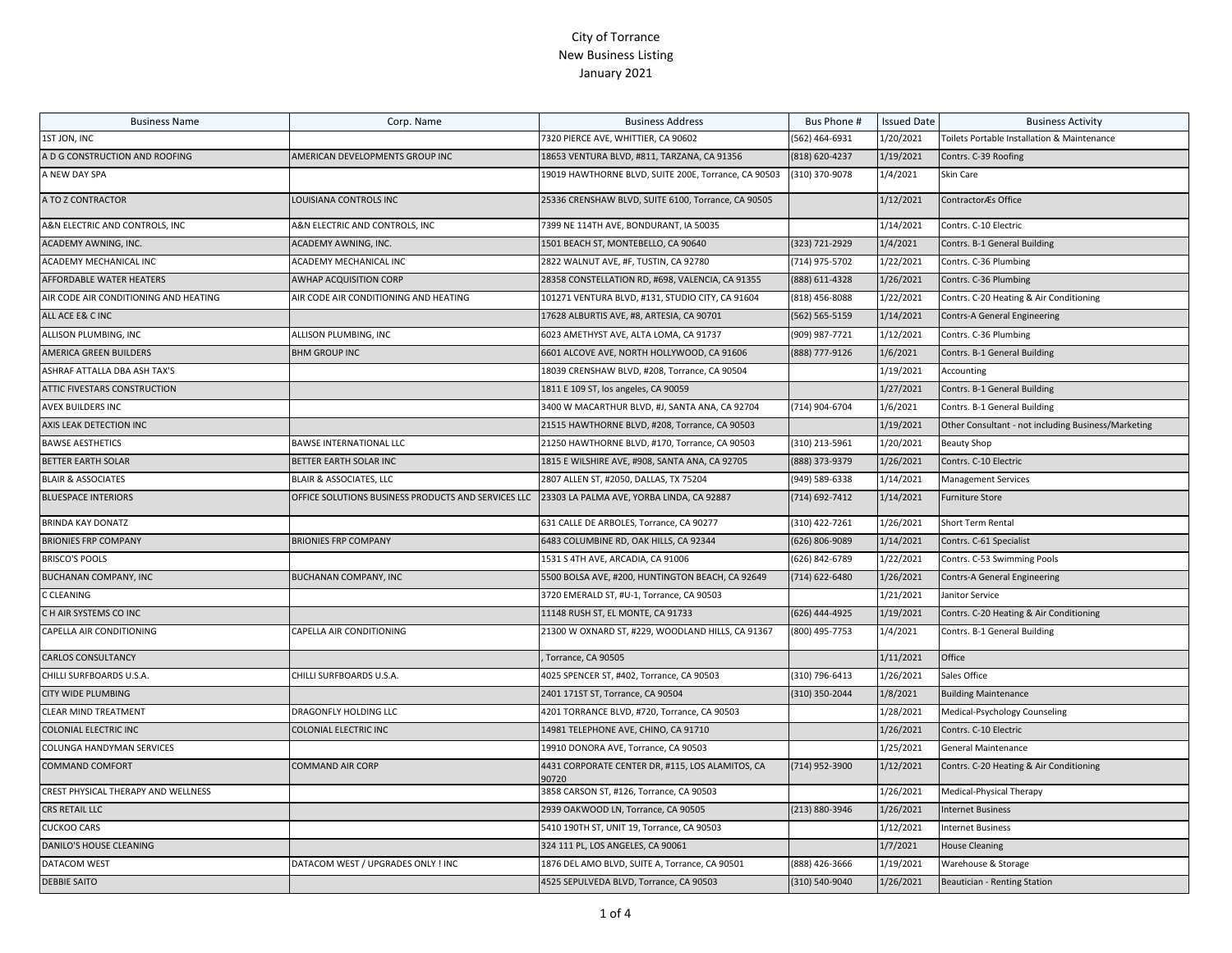| <b>Business Name</b>                     | Corp. Name                         | <b>Business Address</b>                          | Bus Phone #    | <b>Issued Date</b> | <b>Business Activity</b>                |
|------------------------------------------|------------------------------------|--------------------------------------------------|----------------|--------------------|-----------------------------------------|
| DEBORAH'S HOUSE CLEANING                 |                                    | 13940 PARAMOUNT BLVD, #409, PARAMOUNT, CA 90723  |                | 1/7/2021           | <b>House Cleaning</b>                   |
| <b>DEMA LLC</b>                          |                                    | 1433 MARCELINA AVE, UNIT 194, Torrance, CA 90501 |                | 1/13/2021          | Office                                  |
| <b>DURASHEDS</b>                         | DURASHEDS                          | 1057 S VAIL AVE, MONTEBELLO, CA 90640            | (323) 577-6484 | 1/5/2021           | Retail Internet                         |
| <b>ECHO PAINTING INC</b>                 |                                    | 1556 W 221ST ST, TORRANCE, CA 90501              | (310) 328-9260 | 1/7/2021           | Contrs. B-1 General Building            |
| <b>EJ SERVICE</b>                        | AIRFLOW A/C AND HEATING            | 14402 OXNARD ST, VAN NUYS, CA 91401              | (818) 786-6561 | 1/14/2021          | Contrs. C-20 Heating & Air Conditioning |
| <b>ELLEN SEAMAN</b>                      |                                    | 1520 ACACIA AVE, Torrance, CA 90501              |                | 1/13/2021          | Office                                  |
| EMBLAZE FAMILY THERAPY INC               |                                    | 16300 CRENSHAW BLVD, #208C, Torrance, CA 90504   |                | 1/27/2021          | Counseling                              |
| ENMI OROZCO HOUSE CLEANING               |                                    | 2156 LINDEN AVE, #6, LONG BEACH, CA 90806        |                | 1/7/2021           | <b>House Cleaning</b>                   |
| <b>EVERLASTING PAINTING CO</b>           | EVERLASTING PAINTING CO            | 1301 S HIGHLAND AVE, #101, FULLERTON, CA 92832   | (818) 270-5194 | 1/15/2021          | Contrs. C-33 Paint & Decorating         |
| <b>EXPRESS ENERGY SERVICES INC</b>       | <b>EXPRESS ENERGY SERVICES INC</b> | 10610 HUMBOLT ST, LOS ALAMITOS, CA 90720         | (714) 650-8870 | 1/26/2021          | Contrs. C-10 Electric                   |
| FINAL TOUCH CONSTRUCTION                 | FINAL TOUCH CONSTRUCTION           | 14860 ARROW RD, FONTANA, CA 92335                |                | 1/20/2021          | Contrs. B-1 General Building            |
| <b>FLOWER WORLD</b>                      |                                    | 1820 PLAZA DEL AMO, #4, TORRANCE, CA 90501       |                | 1/4/2021           | <b>Internet Business</b>                |
| FR ROOFING INC                           |                                    | 528 W 224TH ST, CARSON, CA 90745                 |                | 1/4/2021           | Contrs. C-39 Roofing                    |
| <b>GI BEAUTY LLC</b>                     | <b>GI BEAUTY LLC</b>               | 21171 WESTERN AVE, UNIT 2825, TORRANCE, CA 90501 | (424) 324-7252 | 1/5/2021           | Miscellaneous Business                  |
| <b>GOGREEN BUILDERS</b>                  |                                    | 23653 PARK CAPRI, UNIT 89, CALABASAS, CA 91302   |                | 1/12/2021          | Contrs. B-1 General Building            |
| <b>GOLDEN ROOFING CO</b>                 |                                    | 6741 LINCOLN AVE, UNIT 27, BUENA PARK, CA 90620  | (562) 221-9460 | 1/4/2021           | Contrs. B-1 General Building            |
| <b>GOLDEN THE LABEL</b>                  |                                    | 16700 YUKON AVE, #112, Torrance, CA 90504        |                | 1/26/2021          | Internet Business                       |
| <b>GUADALUPE GONZALEZ HOUSE CLEANING</b> |                                    | 10313 BURIN AVE, INGLEWOOD, CA 90304             |                | 1/7/2021           | <b>House Cleaning</b>                   |
| HAIR ADVENTURE                           |                                    | 24333 CRENSHAW BLVD, #109, Torrance, CA 90505    |                | 1/26/2021          | Beautician - Renting Station            |
| HAIR TO FEET BEAUTY                      |                                    | 2626 235TH ST, Torrance, CA 90505                |                | 1/25/2021          | <b>Internet Business</b>                |
| HANNA KLEINER, LPCC                      |                                    | 22750 HAWTHORNE BLVD, #204, Torrance, CA 90505   | 424) 256-8636  | 1/4/2021           | Counseling                              |
| <b>HAVE TO CREATE</b>                    |                                    | Torrance, CA 90277                               |                | 1/13/2021          | <b>Internet Business</b>                |
| HEARINGLIFE HEARING AID CENTERS          |                                    | 23440 HAWTHORNE BLVD, #265, Torrance, CA 90505   | (732) 529-7204 | 1/15/2021          | <b>Hearing Aids</b>                     |
| <b>HERBS DIRECT STORES</b>               | HERBS DIRECT INC                   | 2527 237TH ST, #E, Torrance, CA 90505            |                | 1/4/2021           | <b>Internet Business</b>                |
| <b>INOUE CONSTRUCTION</b>                |                                    | 16821 LA SALLE AVE, GARDENA, CA 90247            |                | 1/4/2021           | Contrs. B-1 General Building            |
| <b>J.C.P ELECTRIC</b>                    | J.C.P ELECTRIC                     | 885 N MAIN ST, ORANGE, CA 92868                  | (714) 633-1904 | 1/20/2021          | Contrs. C-10 Electric                   |
| JACK E KEENAN TRUST                      |                                    | 328 CALLE MIRAMAR, Torrance, CA 90277            |                | 1/15/2021          | Apartments                              |
| JEFFREY DALTON & ANITA KREIDE            |                                    | 3554 168TH ST, Torrance, CA 90504                |                | 1/19/2021          | Apartments                              |
| JF CONCRETE RESTORATIONS                 | IF CONCRETE RESTORATION INC        | 12824 NUTWOOD ST, GARDEN GROVE, CA 92840         | (714) 591-5407 | 1/15/2021          | Contrs. C-61 Specialist                 |
| <b>K&amp;K NAILS SPA</b>                 |                                    | 18212 PRAIRIE AVE, Torrance, CA 90504            | (310) 327-7245 | 1/25/2021          | Nail Salon                              |
| <b>KANGRIN HYUN</b>                      |                                    | 16247 STARE ST, NORTH HILLS, CA 91343            | (213) 308-7565 | 1/19/2021          | Contrs. B-1 General Building            |
| KIJUNG HOSPITALITY, INC                  |                                    | 20410 GRAMERCY PL, Torrance, CA 90501            | (714) 229-9678 | 1/7/2021           | Office                                  |
| <b>KIMBER KEY</b>                        |                                    | 5309 LINDA DR, Torrance, CA 90505                | (310) 683-3837 | 1/12/2021          | <b>Internet Business</b>                |
| KNSE STRUCTURAL ENGINEERING INC          |                                    | 16923 CRANBROOK AVE, Torrance, CA 90504          | (213) 820-7368 | 1/20/2021          | Engineering - not state Lic             |
| KR DESIGN HOUSE INC                      | KR DESIGN HOUSE INC                | 1455 CRENSHAW BLVD, #250, Torrance, CA 90503     | (424) 731-7165 | 1/20/2021          | Computer Software Developer             |
| <b>KRISTAL LABOY</b>                     |                                    | 17413 YUKON AVE, Torrance, CA 90504              | (562) 619-8424 | 1/15/2021          | Apartments                              |
| LAMSON MEETINGS & EVENTS                 |                                    | 808 CRANBROOK AVE, Torrance, CA 90503            |                | 1/5/2021           | Miscellaneous Business                  |
| LEA                                      | Q DIVA                             | 3525 CARSON ST, #151, Torrance, CA 90503         | (213) 749-1596 | 1/4/2021           | <b>Clothing Store</b>                   |
| <b>LEON PAINTING INC</b>                 | LEON PAINTING INC                  | 5809 E AVENIDA SERRA, ANAHEIM, CA 92807          |                | 1/12/2021          | Contrs. C-33 Paint & Decorating         |
| LIFELINE HEALTH SERVICES INC             |                                    | 540 HAWAII AVE, Torrance, CA 90503               |                | 1/20/2021          | Office                                  |
| LILAH VOLPE EMERSON                      | LILAH VOLPE EMERSON                | 2224 CABRILLO AVE, Torrance, CA 90501            | (310) 463-9177 | 1/19/2021          | Apartments                              |
| LNA BUILDERS, INC                        | LNA BUILDERS, INC                  | 6103 TYRONE AVE, VAN NUYS, CA 91401              | (818) 786-1276 | 1/5/2021           | Contrs. B-1 General Building            |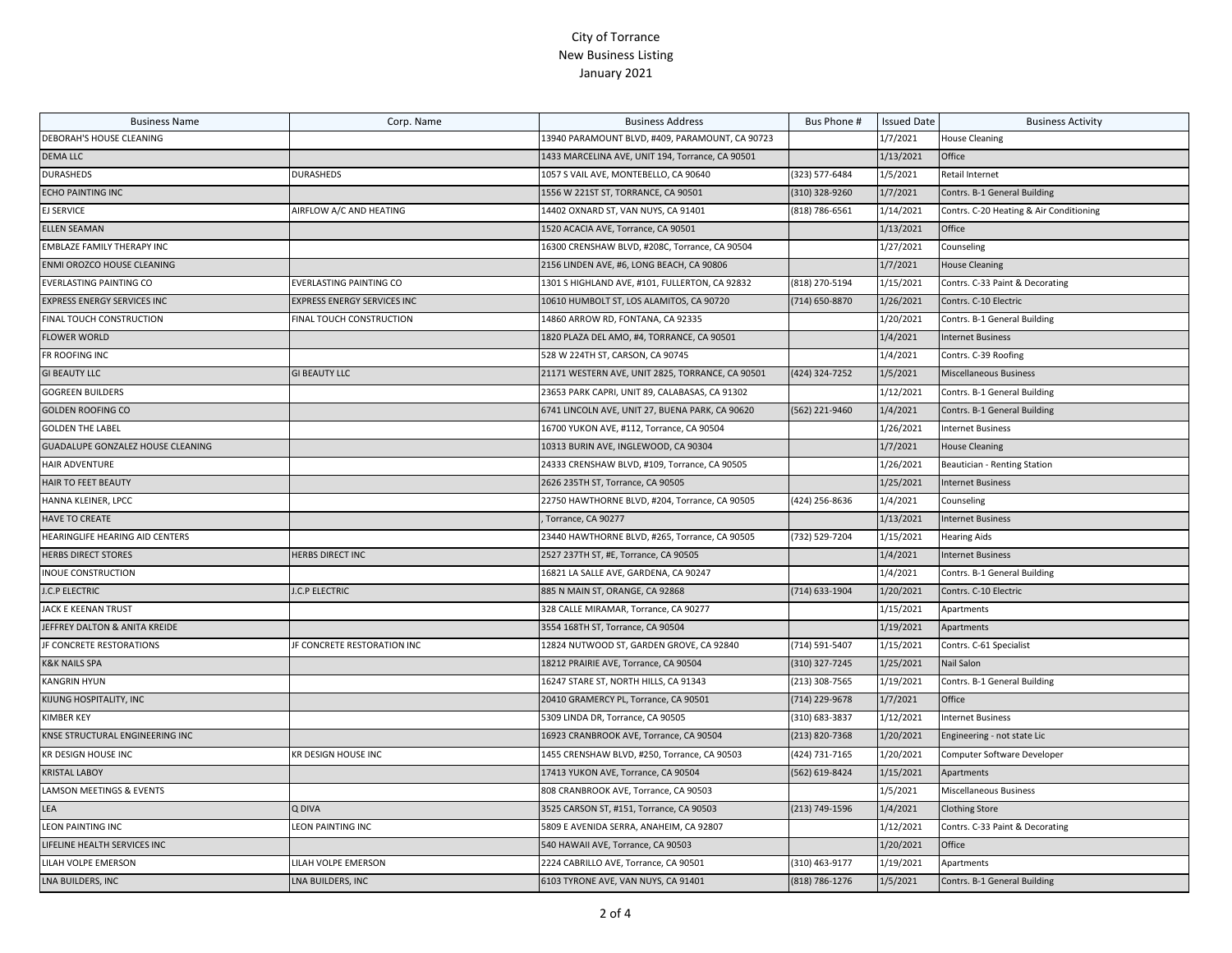| <b>Business Name</b>                             | Corp. Name                           | <b>Business Address</b>                             | Bus Phone #    | <b>Issued Date</b> | <b>Business Activity</b>                |
|--------------------------------------------------|--------------------------------------|-----------------------------------------------------|----------------|--------------------|-----------------------------------------|
| LUCERO ESCOBAR-GODINA HOUSE CLEANING             |                                      | 3069 SPRINGDALE DR, #84, LONG BEACH, CA 90810       |                | 1/7/2021           | <b>House Cleaning</b>                   |
| LUIS MENDOZA HOUSE CLEANING                      |                                      | 5533 LONG BEACH BLVD, #3, LONG BEACH, CA 90805      |                | 1/7/2021           | <b>House Cleaning</b>                   |
| LUNADERMSPA                                      | LUNADERMSPA                          | 24333 CRENSHAW BLVD, Torrance, CA 90505             |                | 1/4/2021           | Skin Care                               |
| MARGE CARSON, INC                                |                                      | 22850 HAWTHORNE BLVD, Torrance, CA 90505            | (626) 571-1111 | 1/6/2021           | <b>Furniture Store</b>                  |
| MARIA BLANCAS HOUSE CLEANING                     |                                      | 122 69TH WAY, LONG BEACH, CA 90805                  |                | 1/7/2021           | <b>House Cleaning</b>                   |
| MARIBEL MAGALLON HOUSE CLEANING                  |                                      | 132 SPRUCE AVE, INGLEWOOD, CA 90301                 |                | 1/7/2021           | <b>House Cleaning</b>                   |
| MARINA KRISHMAR JUNKER DBA UNITED WESTERN REALTY |                                      | 17104 CRENSHAW BLVD, Torrance, CA 90504             |                | 1/5/2021           | Real Estate                             |
| MARIO'S GLASS & MIRRORS, INC.                    | MARIO'S GLASS & MIRRORS, INC.        | 6108 WHITTIER BLVD, LOS ANGELES, CA 90022           | (323) 888-1035 | 1/22/2021          | Contrs. C-17 Glass Glazing              |
| <b>MAYCLIFF HOMES</b>                            |                                      | 703 PIER AVE, SUITE 265, HERMOSA BEACH, CA 90254    |                | 1/5/2021           | Contrs. B-1 General Building            |
| <b>MEDI VILLA BEAUTY</b>                         |                                      | 333 PALOS VERDES BLVD, #3, Torrance, CA 90277       | (424) 337-0401 | 1/26/2021          | <b>Internet Business</b>                |
| MEGAN TINGEY DESIGN                              |                                      | 3620 SPENCER ST, APT 59, TORRANCE, CA 90503         | (801) 471-6224 | 1/19/2021          | <b>Miscellaneous Business</b>           |
| MELIZA TORRES LOPEZ HOUSE CLEANING               |                                      | 133 98TH ST, #2, LOS ANGELES, CA 90003              |                | 1/7/2021           | <b>House Cleaning</b>                   |
| MILLIE AND SEVERSON INC                          |                                      | 3601 SERPENTINE DR, LOS ALAMITOS, CA 90720          | (562) 493-3611 | 1/20/2021          | Contrs-A General Engineering            |
| MINDFUL LIFE THERAPY                             |                                      | 18411 CRENSHAW BLVD, #432, Torrance, CA 90504       |                | 1/6/2021           | Medical-Psychology Counseling           |
| MOUNT FUN LLC                                    |                                      | 22021 OCEAN AVE, Torrance, CA 90503                 | (424) 785-9866 | 1/8/2021           | <b>Internet Business</b>                |
| MST INSURANCE SOLUTIONS, INC                     | MST INSURANCE SOLUTIONS, INC         | 21241 WESTERN AVE, #200, Torrance, CA 90501         | (310) 347-3100 | 1/20/2021          | <b>Insurance Broker</b>                 |
| MYSTIC EYE BOTANICA                              |                                      | 21540 HAWTHORNE BLVD, #408, Torrance, CA 90503      |                | 1/27/2021          | Gift Shop                               |
| NANCY MCGOWAN, CPA                               |                                      | 3868 CARSON ST, #209, Torrance, CA 90503            | (310) 792-3999 | 1/12/2021          | Accounting                              |
| NEPTUNE FIRE PROTECTION INC                      | NEPTUNE FIRE PROTECTION INC          | 26072 MERIT CIR, #113, LAGUNA HILLS, CA 92653       | (949) 348-9118 | 1/22/2021          | Contrs. C-16 Fire Protection & Alarms   |
| NEW CHALLENGE MINISTRIES INC                     | NEW CHALLENGE MINISTRIES INC         | 18801 CRENSHAW PL, Torrance, CA 90504               | (310) 320-4171 | 1/4/2021           | Exempt License - Free                   |
| NSWC MECHANICAL SERVICE, LLC                     | NSWC MECHANICAL SERVICE, LLC         | 3325 E LA PALMA AVE, ANAHEIM, CA 92806              |                | 1/26/2021          | Contrs. C-20 Heating & Air Conditioning |
| NUBO HOME REMODELING INC                         |                                      | 7361 ETHEL AVE, SUITE 2, NORTH HOLLYWOOD, CA 91606  |                | 1/11/2021          | Contrs. B-1 General Building            |
| NUWAY REMODELING INC                             |                                      | 4276 KATELLA AVE, SUITE 101, LOS ALAMITOS, CA 90720 |                | 1/12/2021          | Contrs. B-1 General Building            |
| OCEANUS MEDICAL GROUP                            | <b>OCEANUS MEDICAL GROUP</b>         | 2557 PACIFIC COAST HWY, Torrance, CA 90505          | (310) 488-3459 | 1/26/2021          | Medical-Physician & Surgeon             |
| ONLINE INSPECTOR CERTIFICATIONS, INC             | ONLINE INSPECTOR CERTIFICATIONS, INC | TORRANCE, CA                                        | (310) 817-4388 | 1/22/2021          | Training/Instruction                    |
| ORNAZ CONSTRUCTION                               |                                      | 653 AVE C, REDONDO BEACH, CA 90277                  | (310) 365-0085 | 1/21/2021          | Contrs-A General Engineering            |
| <b>OZKA</b>                                      |                                      | 1903 CONDON AVE, REDONDO BEACH, CA 90278            |                | 1/25/2021          | Contrs. B-1 General Building            |
| PACIFIC ATLANTIC                                 |                                      | 21515 HAWTHORNE BLVD, SUITE 200, Torrance, CA 90503 |                | 1/11/2021          | Real Estate                             |
| PACIFIC PANEL PRODUCTS CORP                      | PACIFIC PANEL PRODUCTS CORP          | 15601 ARROW HWY, IRWINDLE, CA 91706                 | (626) 851-0444 | 1/14/2021          | Contrs. B-1 General Building            |
| <b>PACKS INC</b>                                 |                                      | 4341 190TH ST, Torrance, CA 90504                   | (310) 704-3122 | 1/8/2021           | <b>Internet Business</b>                |
| PARTIDAS BUILDERS INC                            |                                      | 1446 S WOODS AVE, EAST LOS ANGELES, CA 90022        | (323) 273-8453 | 1/12/2021          | Contrs. B-1 General Building            |
| PAVER PLUS INC                                   |                                      | 9103 BROCK AVE, DOWNEY, CA 90240                    | (562) 622-3309 | 1/14/2021          | <b>Contrs-A General Engineering</b>     |
| PENINSULA HEALTHCARE CENTER                      | PENINSULA HEALTHCARE CENTER          | 22330 HAWTHORNE BLVD, #208, Torrance, CA 90505      | (877) 354-1171 | 1/4/2021           | Medical-Physician & Surgeon             |
| PINKBERRY                                        | J.A.E. INVESTMETNS                   | 21157 HAWTHORNE BLVD, TORRANCE, CA 90503            | (310) 316-4721 | 1/13/2021          | Ice Cream Store                         |
| PIPE EYES PLUMBING & SEWER                       |                                      | 15115 HONLEY DR, WESTMINSTER, CA 92683              | (310) 356-5003 | 1/5/2021           | Contrs. C-36 Plumbing                   |
| PLUMBWELL PLUMBING                               |                                      | 1926 VASSAR ST, #B, GLENDALE, CA 91204              | (818) 450-9247 | 1/21/2021          | Contrs. C-36 Plumbing                   |
| PRIDE CONSTRUCTION                               |                                      | 4332 AVENIDA RIO DEL ORO, YORBA LINDA, CA 92886     |                | 1/26/2021          | Contrs. B-1 General Building            |
| PRIME WATER OPERATIONS INC                       |                                      | 101 CHERRY ST, #501, WINSTON-SALEM, NC 27101        |                | 1/4/2021           | <b>Vending Machines</b>                 |
| PRO RENOVATION ENTERPRISES INC                   |                                      | 11306 E 183RD ST, SUITE 204, CERRITOS, CA 90703     | (562) 860-5885 | 1/4/2021           | Contrs. B-1 General Building            |
| PRO STAR BUILDERS INC                            | PRO STAR BUILDERS INC                | 17412 VENTURA BLVD, #151, ENCINO, CA 91316          | (866) 722-6161 | 1/8/2021           | Contrs. B-1 General Building            |
| PROJECT STEEL COMPANY, INC.                      | PROJECT STEEL COMPANY, INC.          | 17610 ALDER ST, HESPERIA, CA 92345                  | (760) 947-0531 | 1/26/2021          | Contrs. C-51 Steel Structure            |